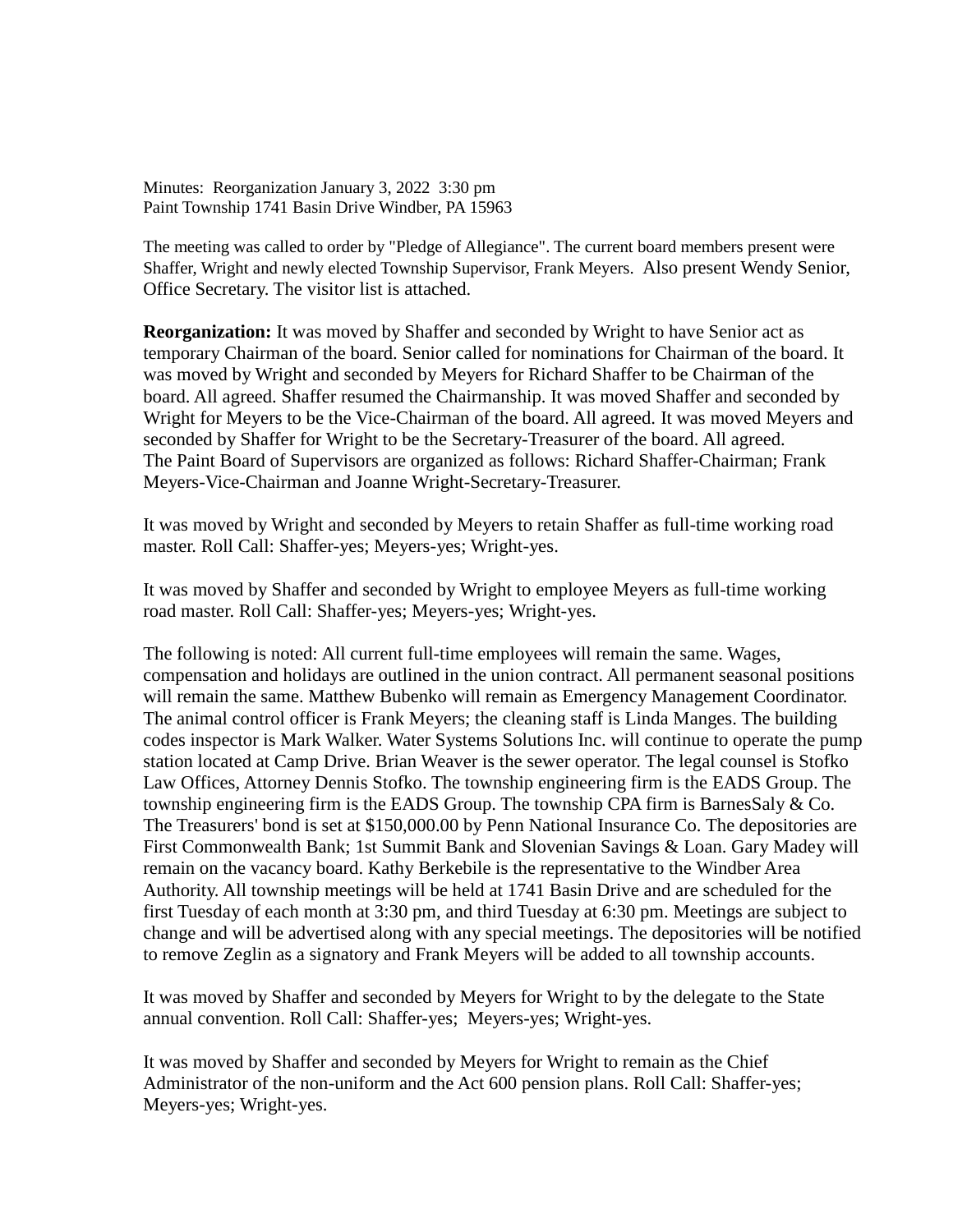It is noted that Joanne Wright will be the townships delegate to the Somerset County Tax Collection Committee. The alternate will be Martha Dranzik.

It was moved by Shafer and seconded by Meyers for Wright to serve as the townships Right to Know officer. Roll Call: Shaffer-yes; Meyers-yes; Wright-yes.

**Minutes:** It was moved by Shaffer and seconded by Meyers to accept the minutes of the December 21, 2021 meeting as presented. Roll Call: Shaffer-yes; Meyers-yes; Wright-yes.

**Bills:** The bill list was reviewed by the board. It was moved by Wright and seconded by Meyers to pay the bills as presented. Roll Call: Shaffer -yes; Meyers - yes; Wright - yes.

**Old Business:** No business.

**New Business:** It is noted that the townships snow removal policy is posted on the townships website.

It was moved by Wright and seconded by Shaffer to adopt resolution 2022-1 eliminating participant contributions to the Act 600 Uniform Pension Plan. Roll Call: Shaffer-yes; Meyers-yes; Wright-yes.

It was moved by Wright and seconded by Shaffer to appoint Karen Wozniak as the deputy tax collector for Paint Township. Roll Call: Shaffer-yes; Meyers-yes; Wright-yes.

It was moved by Shaffer and seconded Wright to make a donation to the Somerset County Humane Society in the amount of \$250.00. Roll Call: Shaffer-yes; Meyers-yes; Wright-yes.

It was moved by Meyers and seconded by Shaffer to make an annual donation of \$100.00 to the Windber Volunteer Fire Co. #1 for their annual fund drive. Roll Call: Shaffer-yes; Meyers-yes; Wrightyes.

The board held discussion on the appointment to the Paint Township Planning Commission. The term is for 5 years. The township advertised for letters of interest in the position and reached out to Robert Feather. As of this date the township has not received any interest in the position.

It was moved by Wright and seconded by Meyers to approve the Covid Policy for Paint Township. With the following additions: employees will be afforded a maximum of 10 days pay, one time annually. The township will follow the CDC. Roll Call: Shaffer-yes; Meyers-yes; Wright-yes.

## **Purchase Orders:** None.

**Open Forum:** D. Hutchison held discussion with the board regarding the amount of trash that is along the roadways in the township especially in the area of Horn Road. Hutchison respectfully requested that the township reach out to some organization for a stipend to clean along the roadways. Hutchison also stated to Meyers that if he (Meyers) would have an issue with a farm animal to reach out to the Somerset County Farm Bureau.